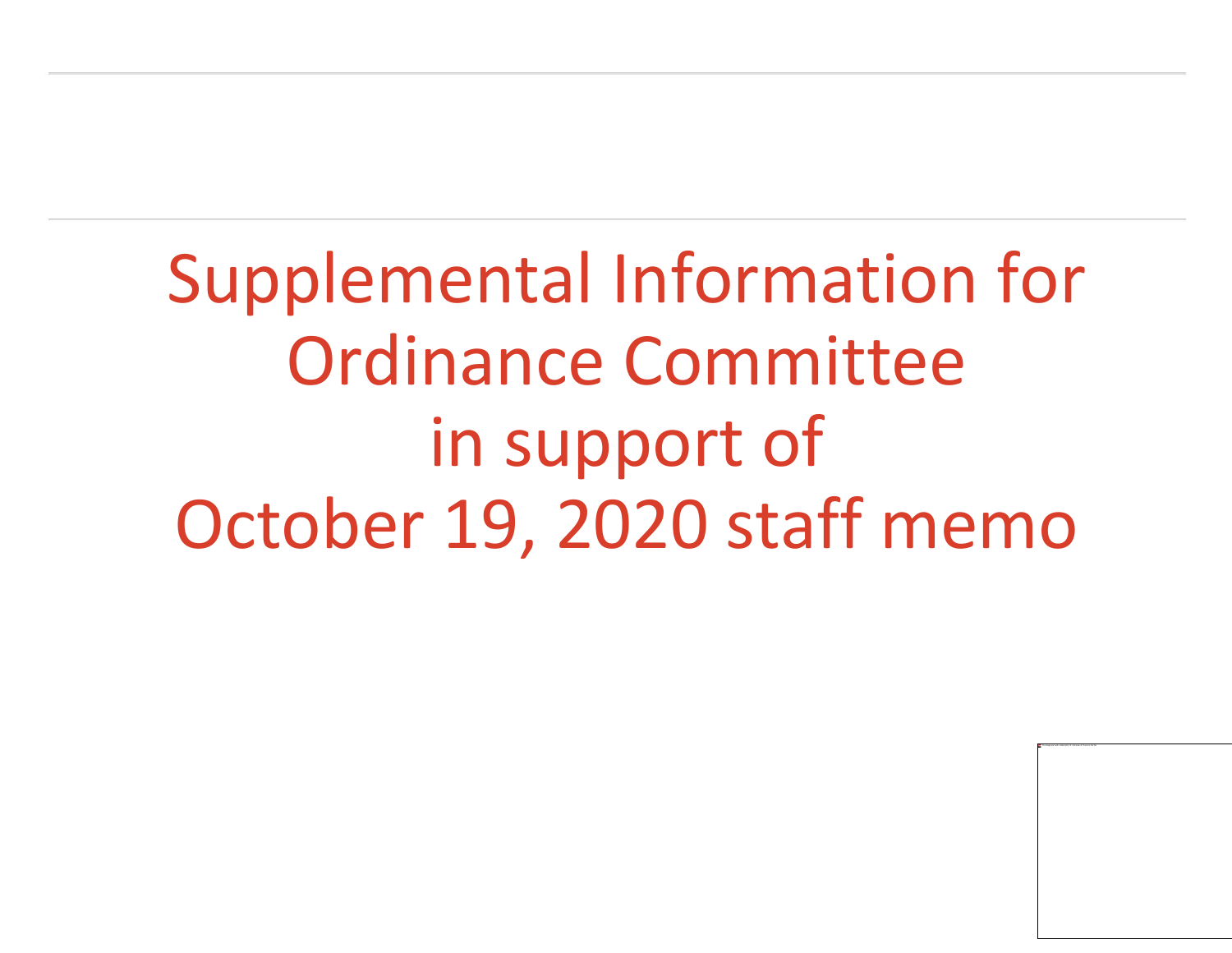#### **School Demands**

**\*provided as example of further analysis data set that could be explored**

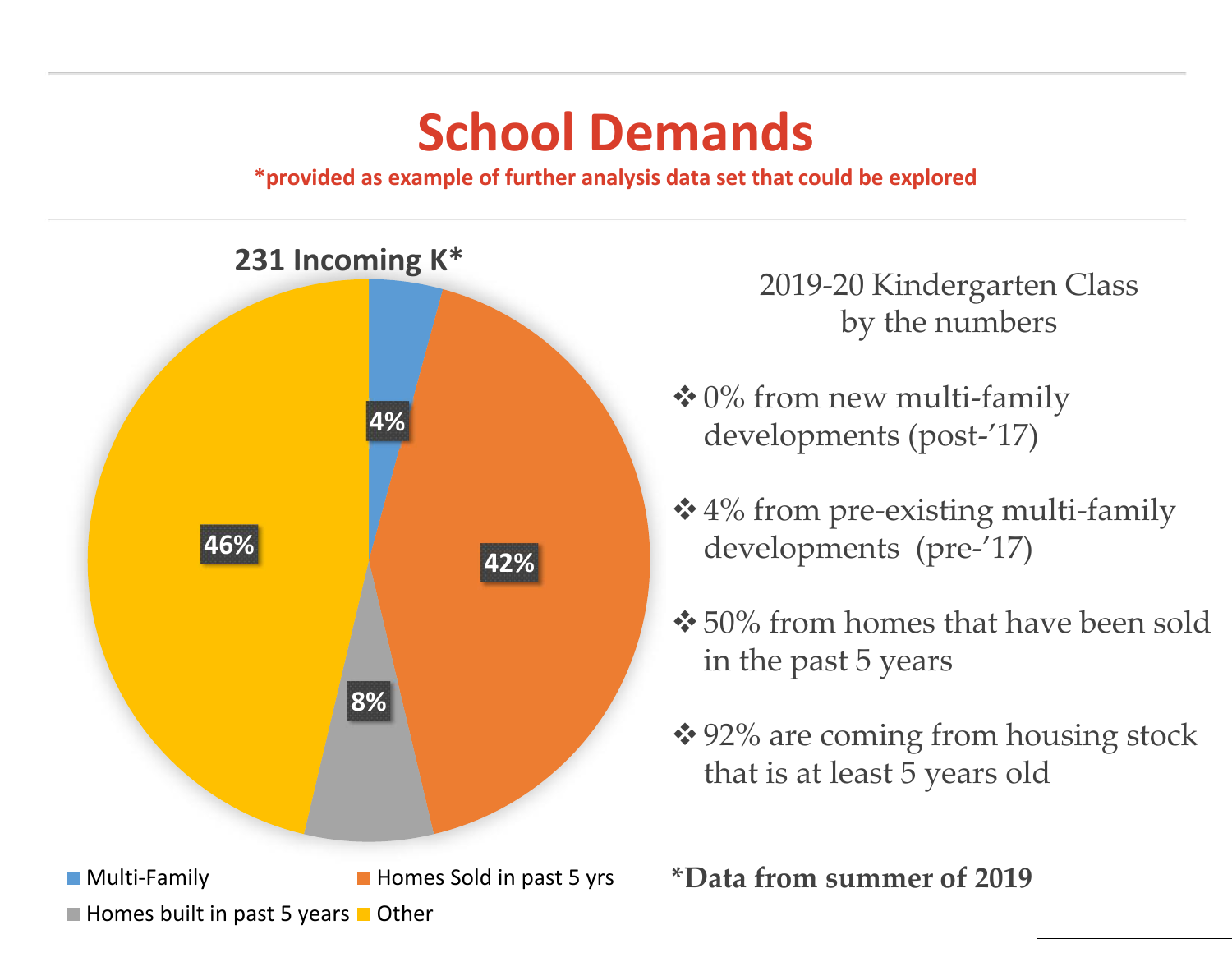## Growth Permits & Units '10-'20

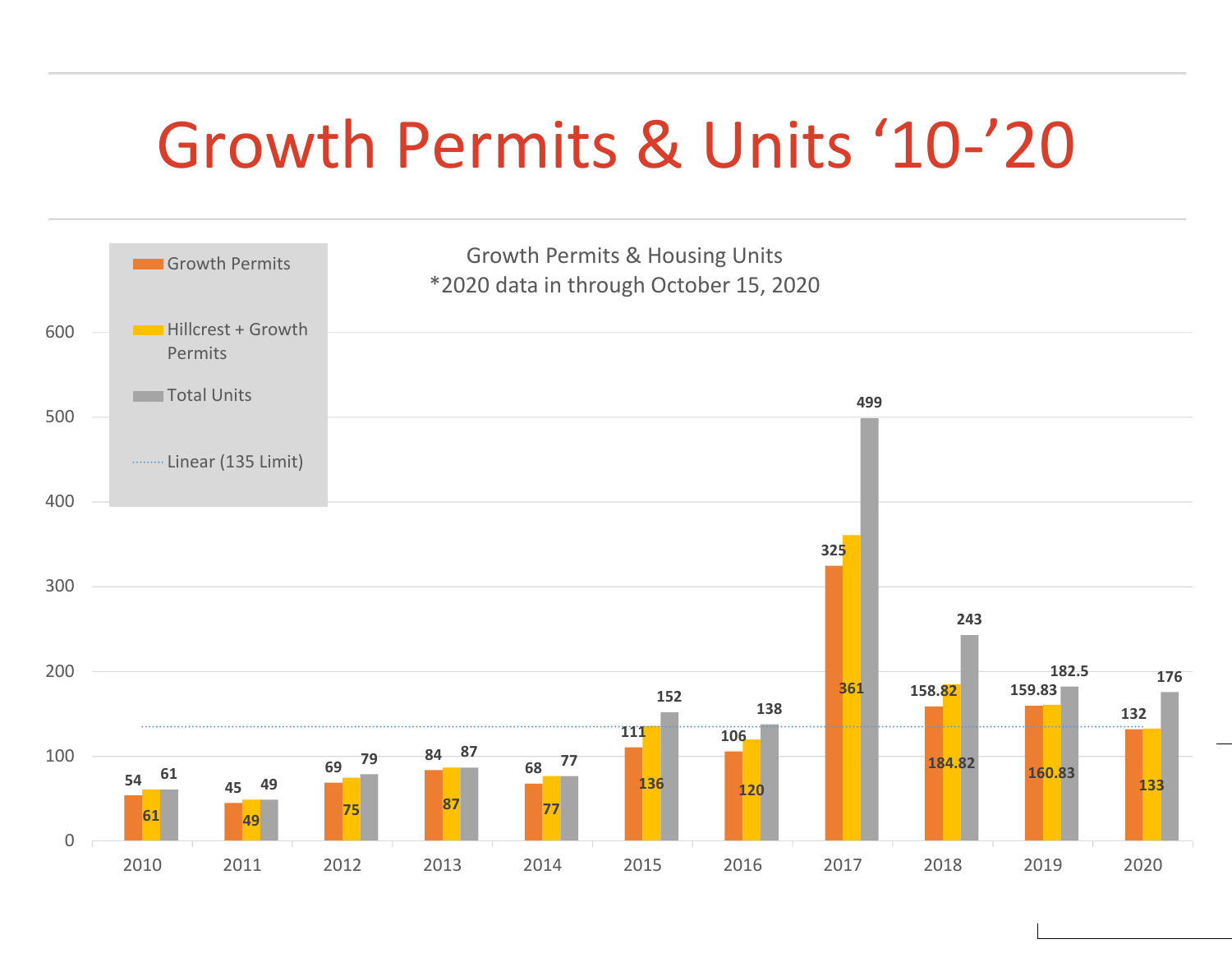### **Pipeline Projects**

- Multi-Family
	- Piper Shore Phase II, 52 units (senior)
	- North Village, 84 units
	- Uplands, 78 units (affordable, senior)
	- Jocelyn Place, 60 units (affordable, senior)
- **★ Single & Two-Family** 
	- Cottages at Sawyer, 92 units
	- Whitten Woods, 6 units
	- Peaceful Acres, 9 units
	- Holbrook Farm, 16 units

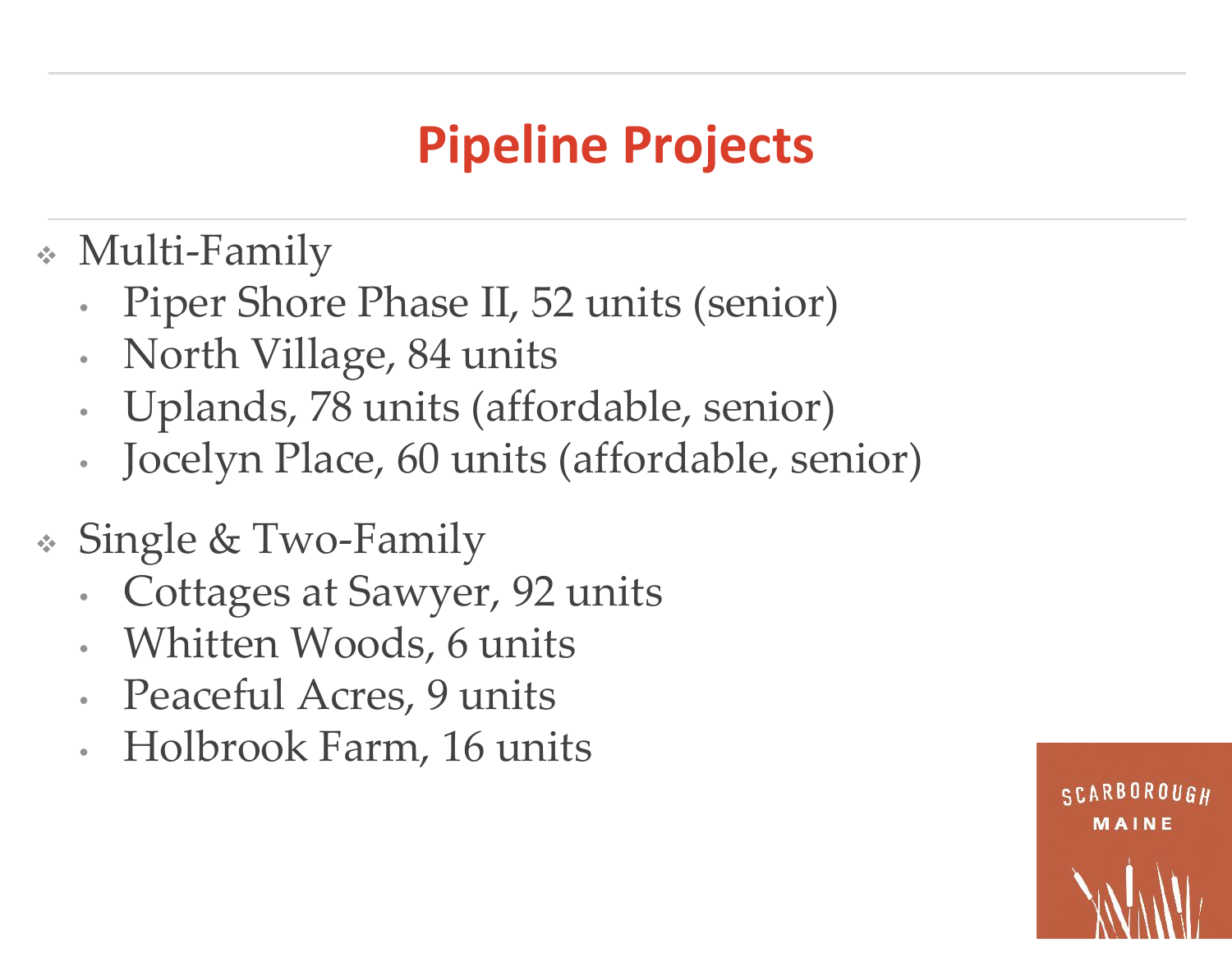#### **Recent Multi-Family Development**

- 2015- 32 Units (16 Growth Permits) Burnham Apartments
- 2016- 36 Units- senior (18 Growth Permits) Griffin Rd. Apartments
- $\geq$  2017-364 Units (222 Growth Permits) Beacon, Carrier Woods, Dunstan Crossing
- $\geq 2018$  139 Units (82.66 Growth Permits) Southgate, South Village, Carriage Walk, Mill Commons
- $\geq$  2019- 78 Units (50.33 Growth Permits) Carriage Walk, Beacon, Plaza Dr
- $\geq$  2020- 100 Units (57 Growth Permits) Bessey Commons, Hayloft, Tandem Court

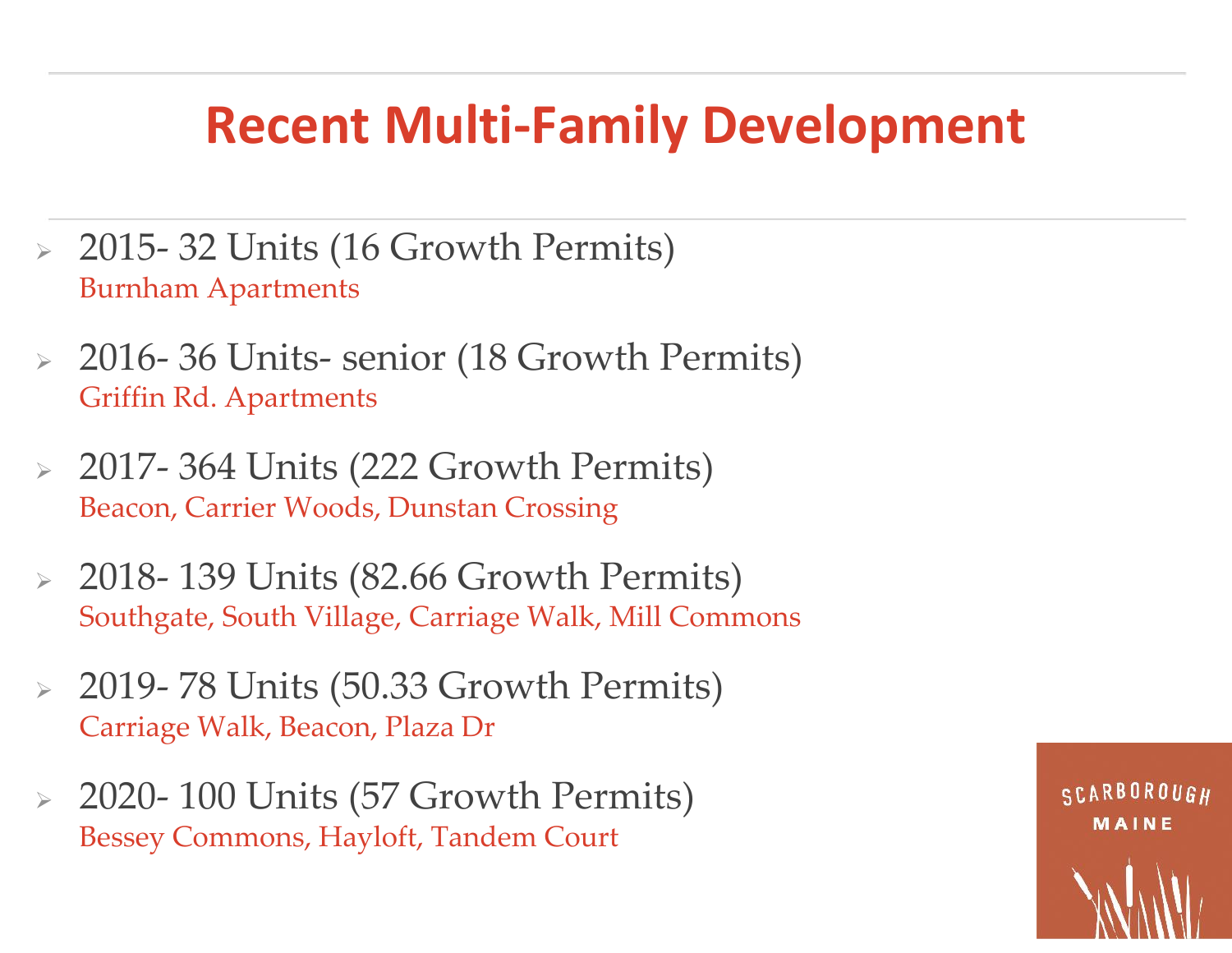# Reserve Pool Allocation



**Reserve Pool Growth Permits Fundal Units**